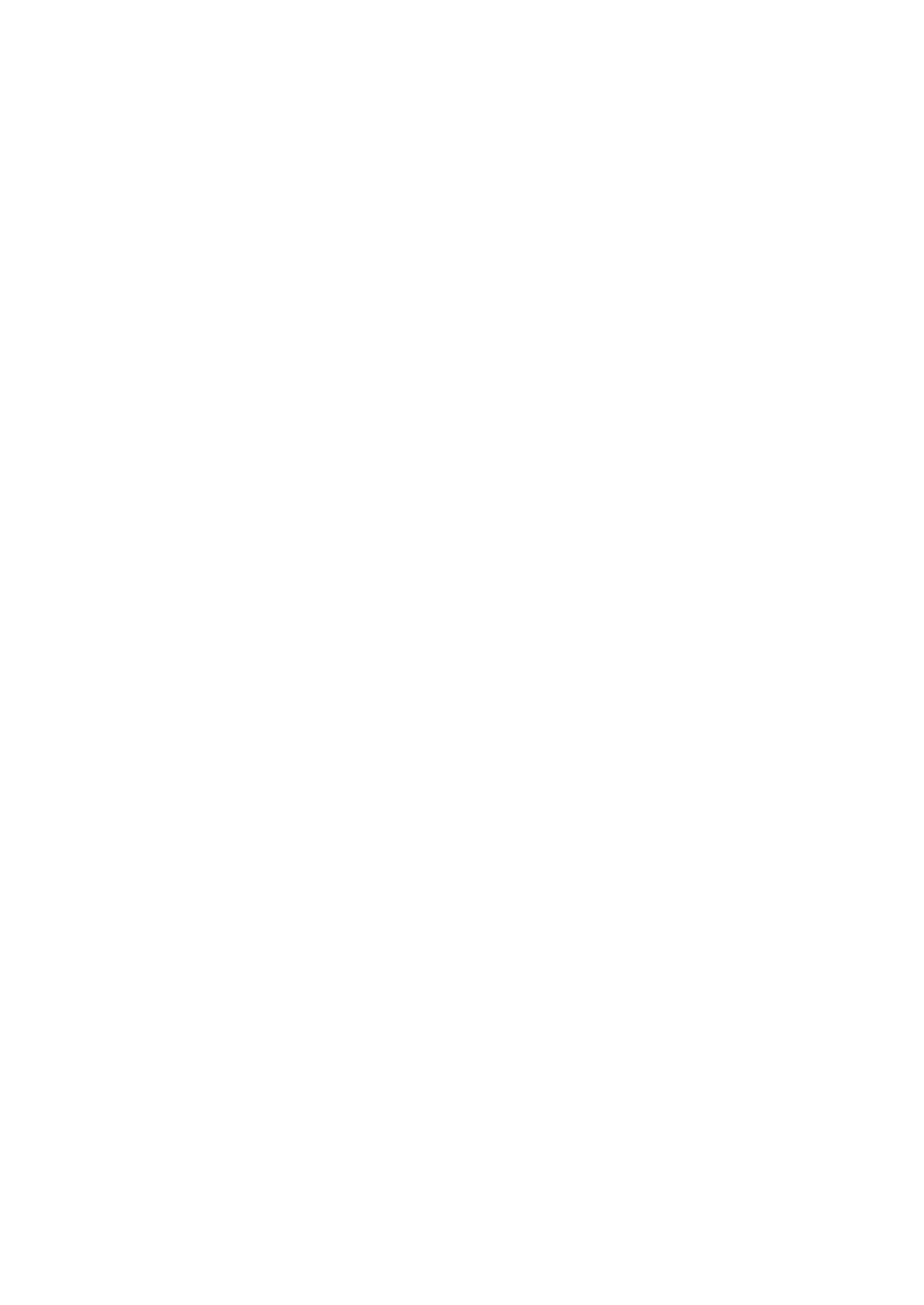

## PUBLIC SERVICE (DISCIPLINARY PROCEDURES) (AMENDMENT) REGULATIONS 2010

## **Arrangement of Regulations**

### **Regulation**

| $\mathbf{1}$   |  |
|----------------|--|
| $\overline{2}$ |  |
| 3              |  |
| $\overline{4}$ |  |
| 5              |  |
| 6              |  |
| 7              |  |
| 8              |  |
| 9              |  |
| 10             |  |
| 11             |  |
| 12             |  |
| 13             |  |
| 14             |  |
|                |  |

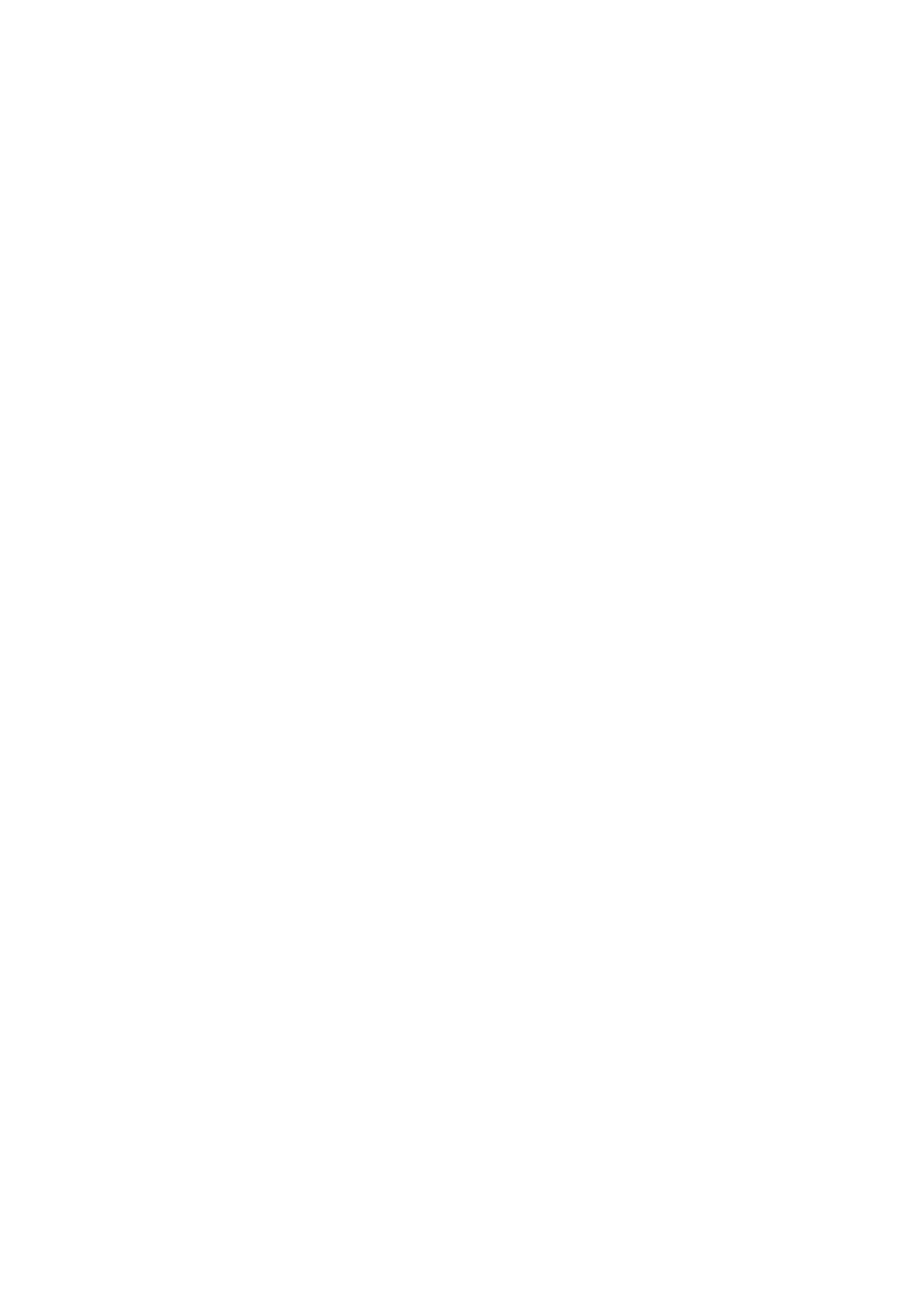

## **PUBLIC SERVICE (DISCIPLINARY PROCEDURES) (AMENDMENT) REGULATIONS 2010**

### **PUBLIC SERVICE ACT**

*IN EXERCISE of the powers conferred by sections 21 and 22 of the Public Service Act 2002, as amended, the Prime Minister with the consent of Cabinet makes the following Regulations:* 

#### **1 Short Title**

- (1) These Regulations may be cited as the Public Service (Disciplinary Procedures) (Amendment) Regulations 2010.
- (2) The Public Service (Disciplinary Procedures) Regulations 2003 shall be referred to in these regulations as the Principal Regulations.

#### **2 Regulation 2 amended - Interpretation**

Regulation 2 of the Principal Regulations is amended by –

(a) deleting the definition of "Secretary" and substituting it with the following:

"**Chief Executive Officer of the Commission**" means the Chief Executive Officer of the Public Service Commission appointed under the Public Service Act 2002; and

(b) inserting the following new interpretation where appropriate:

"**Tribunal**" means the Public Service Tribunal established under the Public Service Act 2002.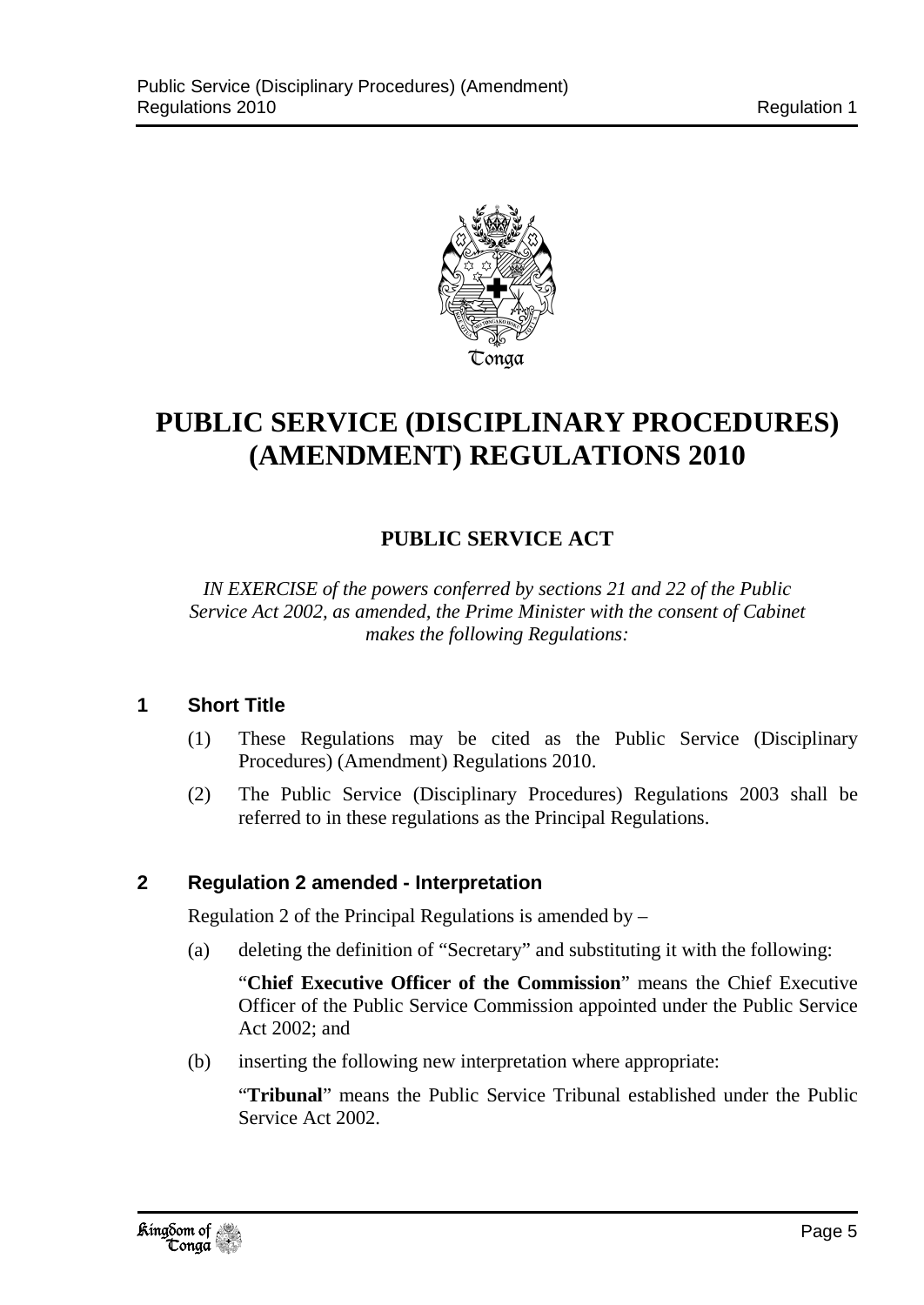#### **3 General Amendment**

The Principal Regulations is amended by –

- (a) deleting "Head of Department", wherever it appears, and substituting it with "Chief Executive Officer"; and
- (b) deleting "Secretary", wherever it appears, and substituting it with "Chief Executive Officer of the Commission".

#### **4 Regulation 3 amended**

Regulation 3 of the Principal Regulations is repealed and replaced with the following:

#### "**3 Determination of a breach of discipline**

- (1) Subject to these Regulations, a Chief Executive Officer or the Commission shall decide whether a breach of discipline is minor or serious.
- (2) Notwithstanding sub-regulation (1), the Commission may initiate a disciplinary action on its own motion including any disciplinary action against a Chief Executive Officer.
- (3) A Chief Executive Officer shall refer a matter to the Commission when there is a conflict of interest by reason of any relationship with the employee or any of the employees involved."

#### **5 Regulation 4 amended**

Regulation 4 of the Principal Regulations is amended by:

- (a) deleting sub-regulation (1) and substituting it with the following:
	- "(1) The Chief Executive Officer may, upon finding that an employee has committed a minor breach of discipline, impose on the employee the following sanctions –
		- (a) issue written warning;
		- (b) reprimand the employee in writing or verbally;
		- (c) counsel the employee;
		- (d) require the employee to undertake training; or
		- (e) transfer the employee within the Ministry."
- (b) deleting sub-regulation (2) and substituting it with the following: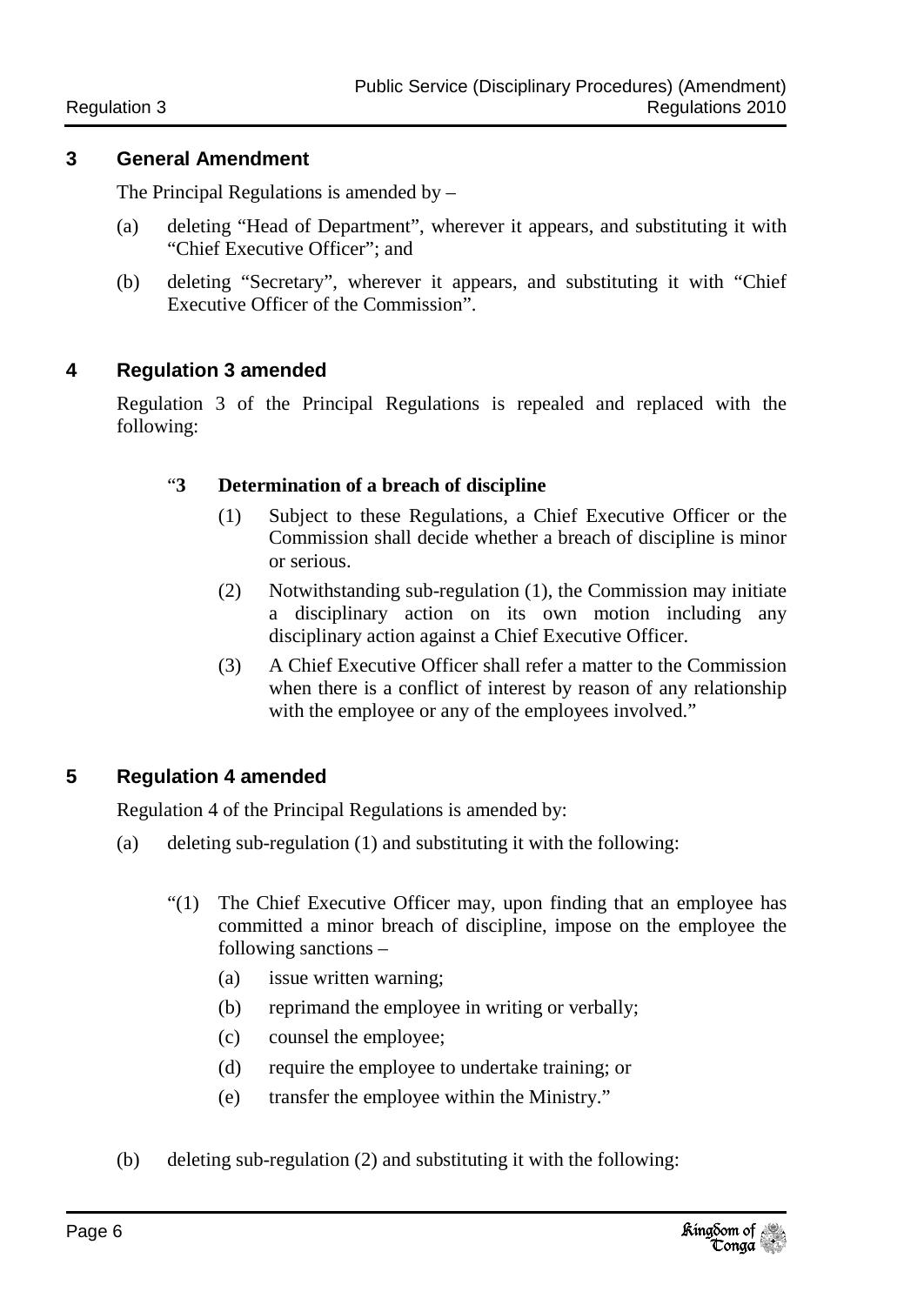- "(2) A record of such a minor breach of discipline and action taken by the Chief Executive Officer shall be given to the employee and a copy shall be kept in his personal file.
- (3) After each reprimand the employee shall sign an agreement with the Chief Executive Officer acknowledging that he has been reprimanded.
- (4) The repetition of minor breaches of discipline more than three times shall constitute a serious breach of discipline.
- (5) An employee who has been reprimanded more than 3 times shall be penalised as follows -
	- (a) a deduction from his salary two weeks of his fortnightly pay; or
	- (b) forfeit 10 days of his annual leave entitlement."

#### **6 Regulation 5 amended**

Regulation 5 of the Principal Regulation is amended by deleting sub-regulation (1) and (2) and substituting it with the following:

- "(1) In the case where an employee is alleged to have committed a serious breach of discipline or repeated minor breaches of discipline, the Chief Executive Officer or his authorised representative, shall inquire into the matter.
- (2) If the Chief Executive Officer determines that there has been a serious breach of discipline, or repeated minor breaches of discipline, he shall forward a complete report to the Chief Executive Officer of the Commission, which shall include the following:
	- (a) the allegations against the employee;
	- (b) any complaint made against the employee, whether by a public servant or a member of the public;
	- (c) the reasons that the breach is deemed by the Chief Executive officer as a serious breach of discipline;
	- (d) the facts gathered from the inquiry;
	- (e) official records or documents relevant to the serious breach of discipline;
	- (f) a report from the Auditor General, if there is any;
	- (g) a report from the Tonga Police, if there is any;
	- (h) any internal correspondence with the employee relating to the serious breach, including emails;
	- (i) any representation from the employee;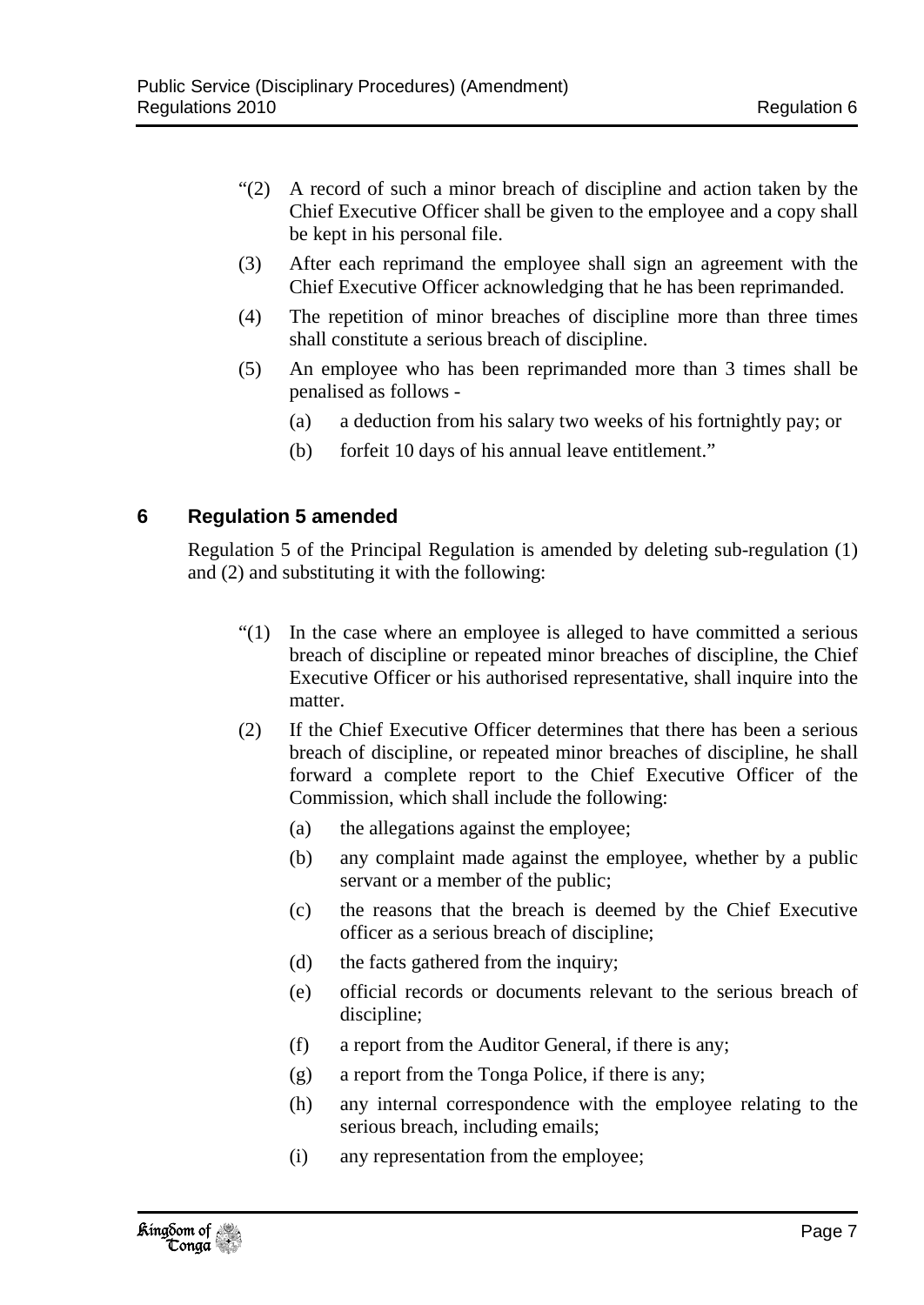- (j) any statements from witnesses;
- (k) any record of previous disciplinary cases committed by the employee; and
- (l) any other document that is relevant to breach of discipline,

Provided that the Chief Executive Officer or his Ministry shall not:

- (i) make any recommendations regarding the allegations; or
- (ii) do anything or omit to do anything or cause another Ministry to do or omit to do anything that amounts to disciplining the employee.
- (3) If the Chief Executive Officer determines during or after an inquiry under sub-regulation (1) that there is no serious breach of discipline has been committed by the employee, he shall end the inquiry or record in writing that the inquiry has concluded that there was no serious breach of discipline, and the reasons for making such determination, and such written determination shall be kept in the employee's personal file.
- (4) Where it appears that a criminal offence may have been committed by an employee, the Chief Executive Officer or the Commission shall report the matter to the Police and the Chief Executive Officer shall forward a complete report under sub-regulation (2) to the Chief Executive Officer of the Commission."

#### **7 Regulation 6 amended**

Regulation 6 of the Principal Regulations is repealed and replaced with the following -

#### "**6 Serious financial irregularity**

- (1) In cases of serious financial irregularity, the  $-$ 
	- (a) Auditor General; or
	- (b) a Chief Executive Officer,

shall initiate disciplinary action by giving a complete report to the Chief Executive Officer of the Commission or by the Chief Executive Officer of the Commission to the Charge Formulation Committee if the breach was committed by an employee of the Office of the Commission.

(2) The Auditor General or the Chief Executive Officer who made the report under sub-regulation (1) may make recommendations to the Committee or Commission on any serious financial irregularity."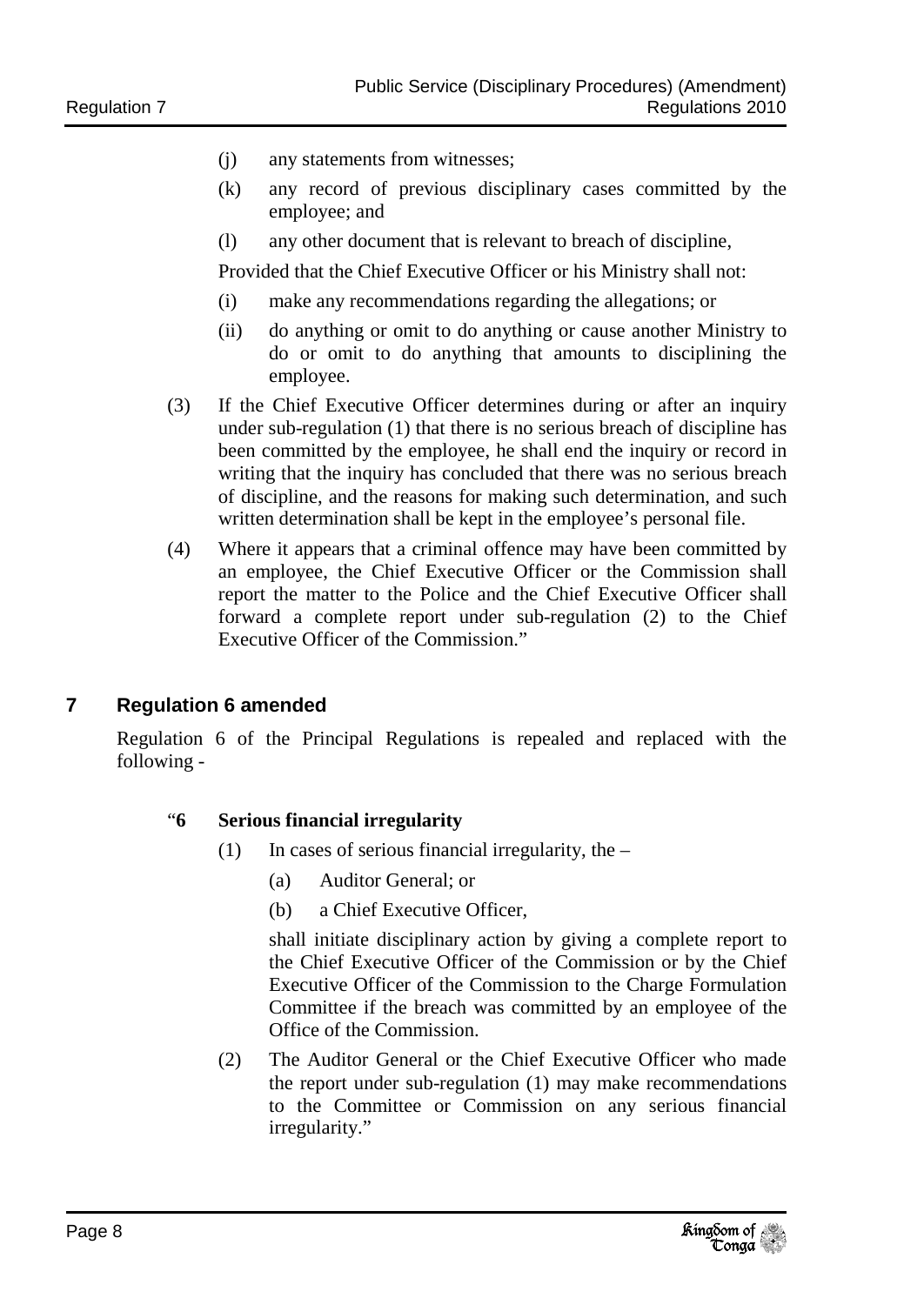#### **8 Regulation 7 amended**

The Principal Regulations is amended by repealing regulation 7 and replacing it with the following:

#### "**7 Procedures for serious disciplinary charges**

- (1) A report of serious breach of discipline or repeated minor breaches of discipline shall be dealt with as follows —
	- (a) within 10 working days of receipt of the report, the Chief Executive Officer of the Commission shall convene the Charge Formulation Committee, to hear the presentation of the report from the relevant Chief Executive Officer or his representative;
	- (b) within 15 working days of receipt of the report, the Charge Formulation Committee shall charge the employee.

Provided that if the Charge Formulation Committee requires further information to clarify aspects of the report, the employee shall be charged within 10 working days from receipt of that further information.

The Charge Formulation Committee shall also recommend to the Commission whether the employee should be suspended from duty without pay. If the Commission decides for the employee to be suspended, the employee shall be informed in writing of his suspension by the same deadline as for the charging of the employee (afore-stated in paragraph 1 and 2 of this same subregulation).

- (c) within 10 working days of receiving the charge, the employee may submit a written representation to the Commission in response to the charges, and either:
	- (i) admit the charge, and include mitigation; or
	- (ii) dispute the charge and make submissions as to why he disputes the charges, and may provide other evidence.
- (d) within 10 working days of receipt of the representation from the employee, the Chief Executive Officer of the Commission shall submit the matter to the Commission along with his recommendations;
- (e) within 10 working days of receipt of the recommendations of the Chief Executive Officer of the Commission by the employee, the employee may make further representation in writing or orally to the Commission;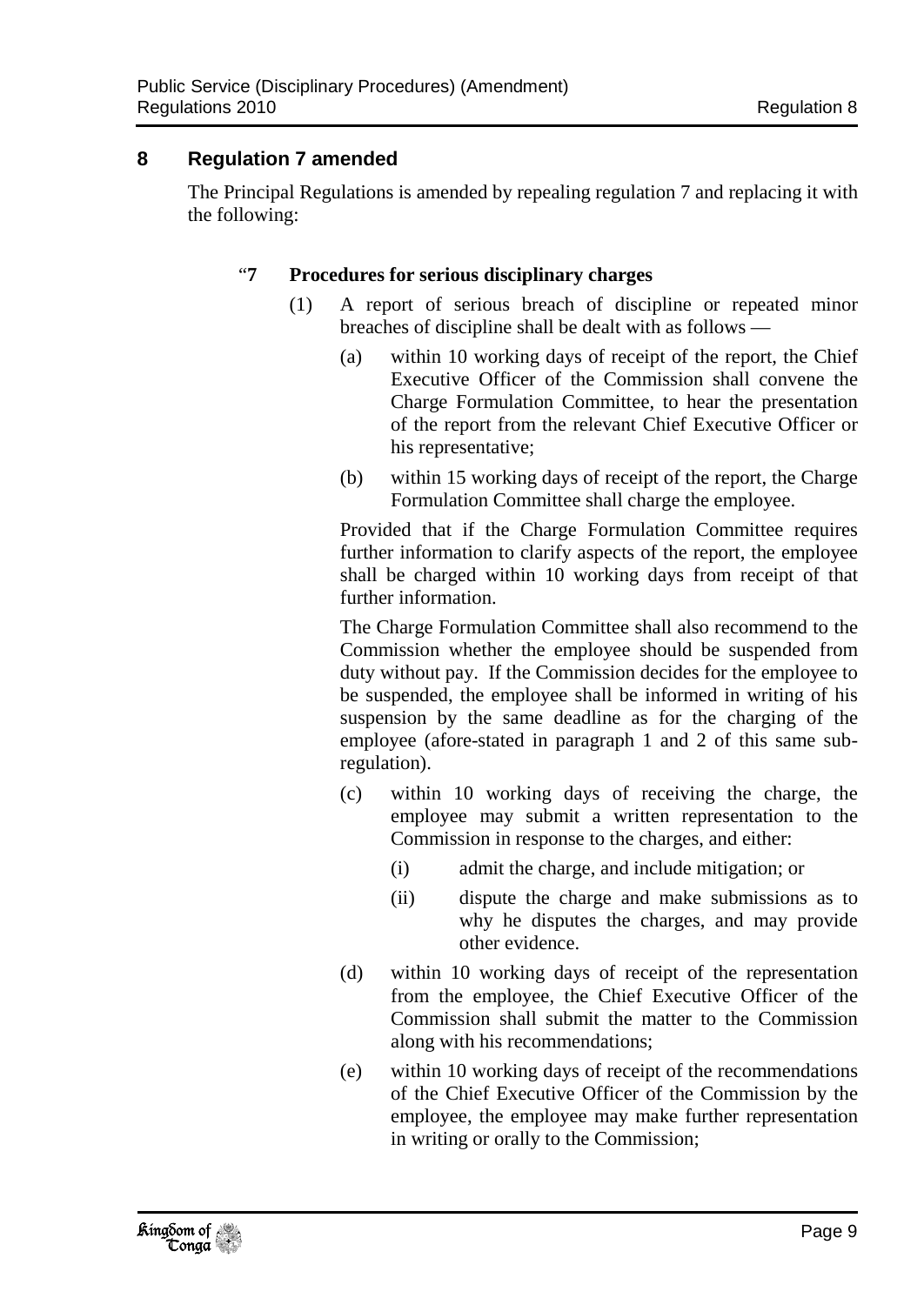- (f) after receipt of the case under paragraph (d) or hearing further from the employee under paragraph (e) the Commission shall decide the case, and if the employee is found to have committed a serious breach of discipline, the Commission shall impose the appropriate sanctions as set out under these regulations.
- (2) The charge laid against the employee shall include the following:
	- (a) a copy of the report from the Chief Executive Officer;
	- (b) a copy of the report of the Auditor-General, if any;
	- (c) information about the time within which a written reply may be made; and
	- (d) a copy of the Code of Ethics and Conduct and these Regulations.
- (3) Where the employee does not reply within the specified time under this Regulation, the Chief Executive Officer of the Commission shall proceed with the matter as if the reply has been received.
- (4) The Chief Executive Officer of the Commission may extend the time required for a reply but such extension shall not exceed one month."

#### **9 New Regulation 7A**

The Principal Regulations is amended by inserting the following new regulation 7A:

#### **"7A Establishment, functions and powers of the Charge Formulation Committee**

- (1) The Charge Formulation Committee is hereby established and shall consist of the following members:
	- (a) the Chief Executive Officer of the Commission, who shall be the chairman;
	- (b) the Auditor-General or his representative;
	- (c) the Solicitor General or his representative; and
	- (d) the secretariat shall be from the Commission.
- (2) The Charge Formulation Committee shall have the following functions:
	- (a) consider the report received from a Chief Executive Officer or the Commission under regulation 5; and
	- (b) seek further clarification on the report from the Chief Executive Officer or any other person.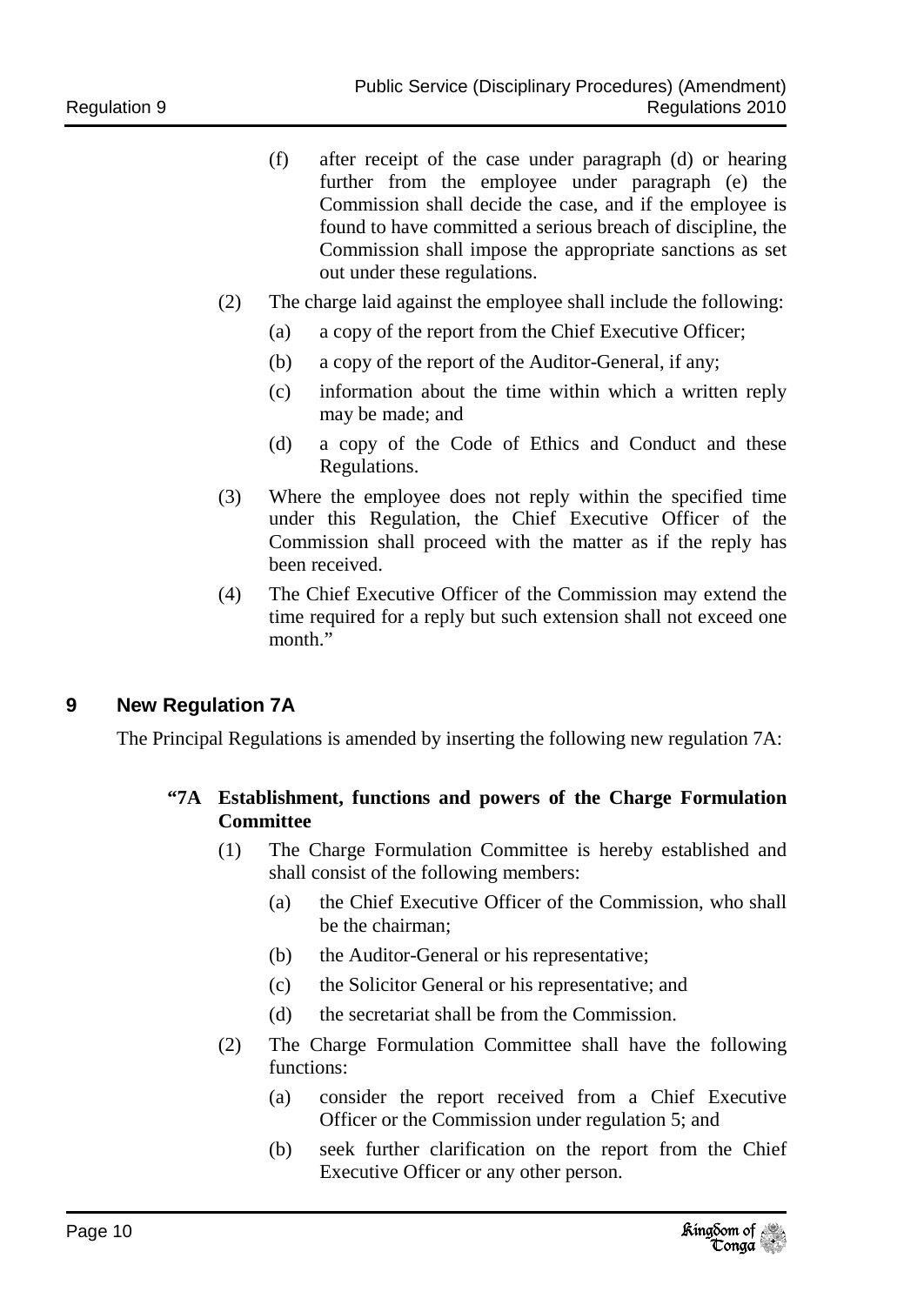- (3) The Charge Formulation Committee shall have the following powers:
	- (a) lay the appropriate charges against the employee;
	- (b) recommend to the Commission to suspend the employee;
	- (c) direct the Chief Executive Officer or his Ministry to provide within 10 working days further information to clarify the report; and
	- (d) dismiss an allegation of serious breach of discipline due to lack of sufficient evidence."
- (4) Where a report is considered by the Charge Formulation Committee in relation to any employee of a Ministry headed by a member of the Committee, such member shall be present in the meeting only to answer questions from the Committee members, but shall not participate or be present during the discussion of the charges."

#### **10 Regulation 11 amended**

Regulation 11 of the Principal Regulations is repealed and replaced with the following -

#### "**11 Service of documents**

- (1) Personal service of any document is required for the purposes of any proceedings before the Charge Formulation Committee, the Commission or the Tribunal.
- (2) Service shall be effected by delivering the document to the person to be served or by bringing it to his notice if he refuses to accept it.
- (3) Where for any sufficient reason personal service of any document cannot be effected in the manner prescribed by subregulation (2), the Commission may, on such terms and conditions as it thinks fit, make an order giving leave for steps to be taken to bring the document to the knowledge of the person to be served by advertisement or in some other manner.
- (4) Where any such order has been carried out, the steps taken may be called substituted service, and such service shall have the same effect as personal service."

#### **11 Regulation 13 amended**

Regulation 13 of the Principal Regulations is repealed and replaced with the following -

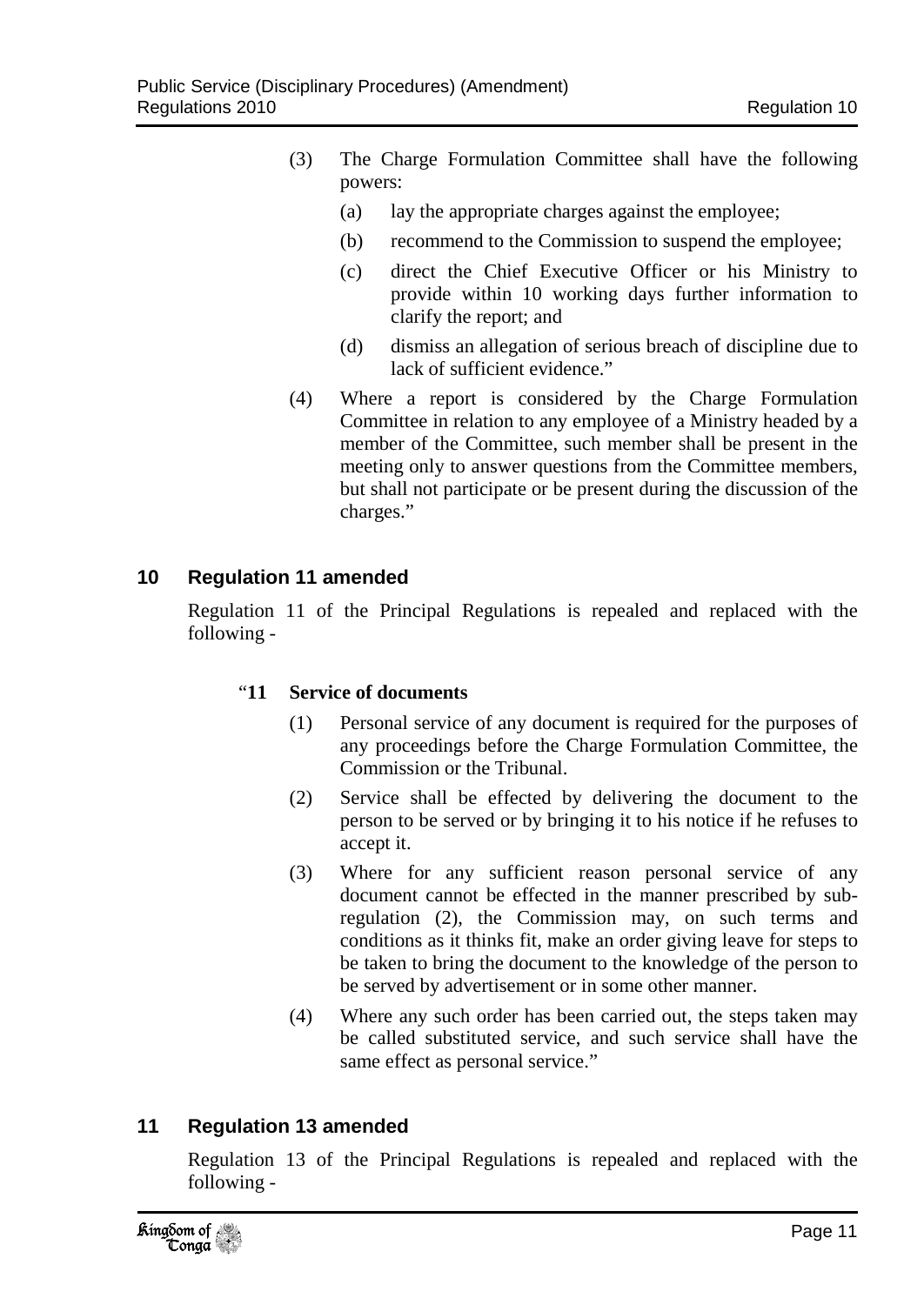#### "**13 Matters before the Commission**

- (1) The Chief Executive Officer of the Commission shall forward a matter under regulation 7A together with the charge, the report from the Chief Executive Officer, the Committee's recommendation, to the Commission.
- (2) The Commission shall
	- (a) consider the case within 30 days from the date of filing of the notice of appeal provided that the employee shall have the right to make oral presentation if he so requests; and
	- (b) decide the case and the Chief Executive Officer of the Commission shall advise the employee in writing of its decision"

#### **12 Regulation 14 amended**

Regulation 14 of the Principal Regulations is repealed and replaced with the following -

#### "**14 Effect of dismissal**

An employee dismissed from the Public Service shall forfeit all benefits, privileges and entitlements."

#### **13 New Part III**

The Principal Regulations are amended by adding the following new PART III after regulation 14 and numbered accordingly -

#### **"PART III - APPEAL TO THE TRIBUNAL**

#### **15 Interpretation**

In this Part –

"**appellant**" means the employee who is appealing a decision of the Commission to the Tribunal.

#### **16 Appeals**

- (1) An employee has the right to appeal to the Tribunal against any decision of the Commission.
- (2) An appeal shall be in the prescribed form set out in Schedule I of these Regulations.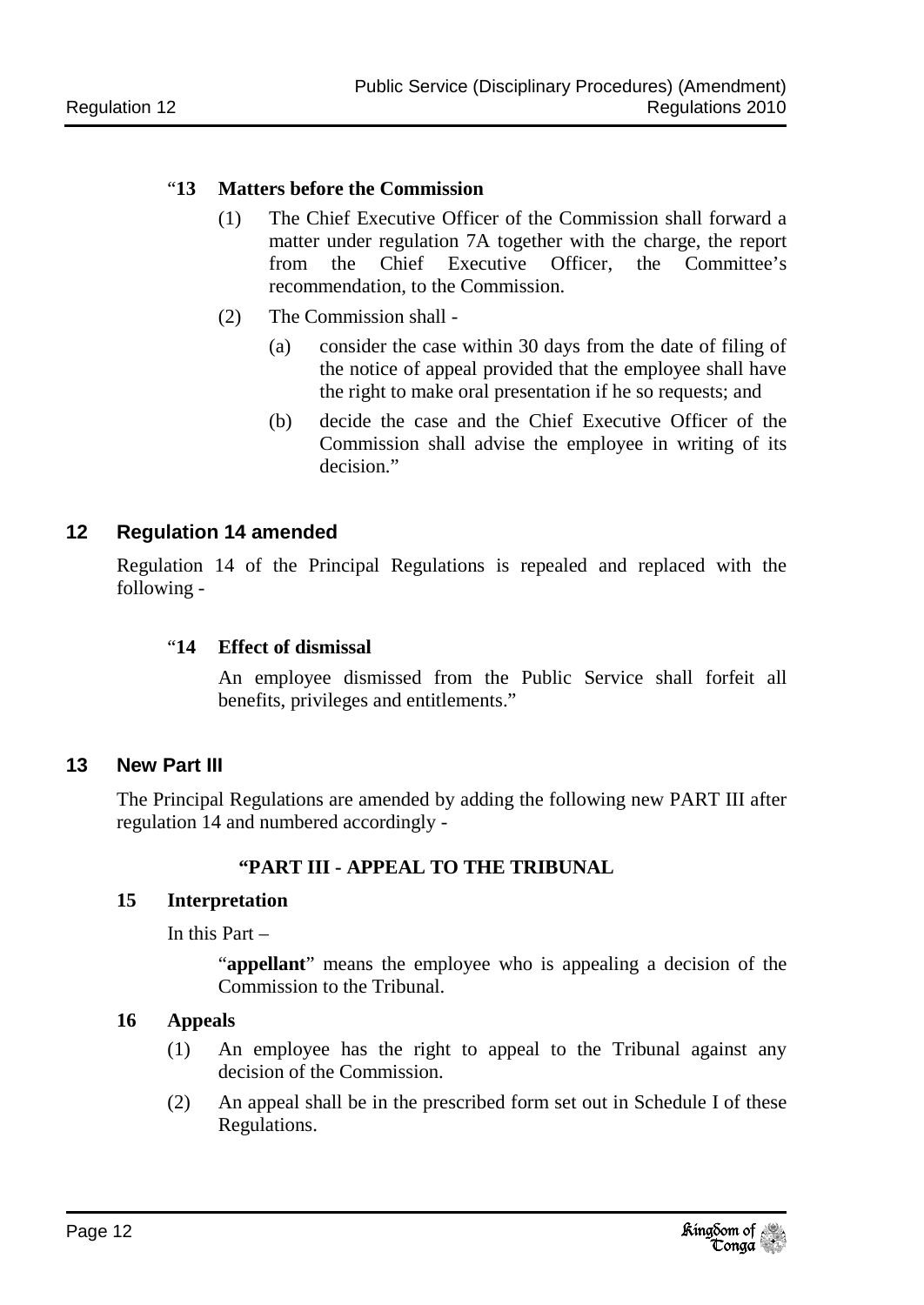- (3) The employee shall lodge his appeal with the Secretary of the Tribunal within 30 days following receipt by the employee of the written communication of the decision of the Commission.
- (4) At the same time as he serves notice on the Tribunal, the employee shall serve a copy of the notice on the Commission.
- (5) The appellant shall pay the prescribed fee set out in Schedule II to these Regulations to the Secretary of the Tribunal.

#### **17 Contents of notice**

The appellant's notice shall be signed and dated by or on behalf of the appellant and shall state –

- (a) the name and the address for the service of the appellant;
- (b) the name and address of the Tribunal;
- (c) details of the decision of which the application is made; and
- (d) the grounds of appeal.

#### **18 Action on receipt of application**

The Secretary of the Tribunal shall acknowledge receipt of any notice served under regulation 16.

#### **19 Appearance before the Tribunal**

The Tribunal may, if it thinks fit, give the appellant an opportunity of being heard.

#### **20 Decision of the Tribunal**

- (1) The Tribunal shall give its decision within 14 days of receipt of the application.
- (2) The decision shall be given in writing, signed and dated by the President of the Tribunal and shall contain a summary of its reasons.
- (3) A copy of the decision shall be sent to the applicant and the Commission.

#### **21 Extension of time**

The Tribunal may extend any time specified by these Regulations upon such terms as it thinks fit, if it considers that the justice of the case requires it.

#### **22 Disclosure of documents**

- (1) The Commission and any party shall comply with any request in writing by the Tribunal to deliver to it any document within their power or control.
- (2) The Secretary of the Tribunal may supply copies of any documents obtained under sub-regulation (1) to the parties and any such copy document shall be used only for the purposes of the case.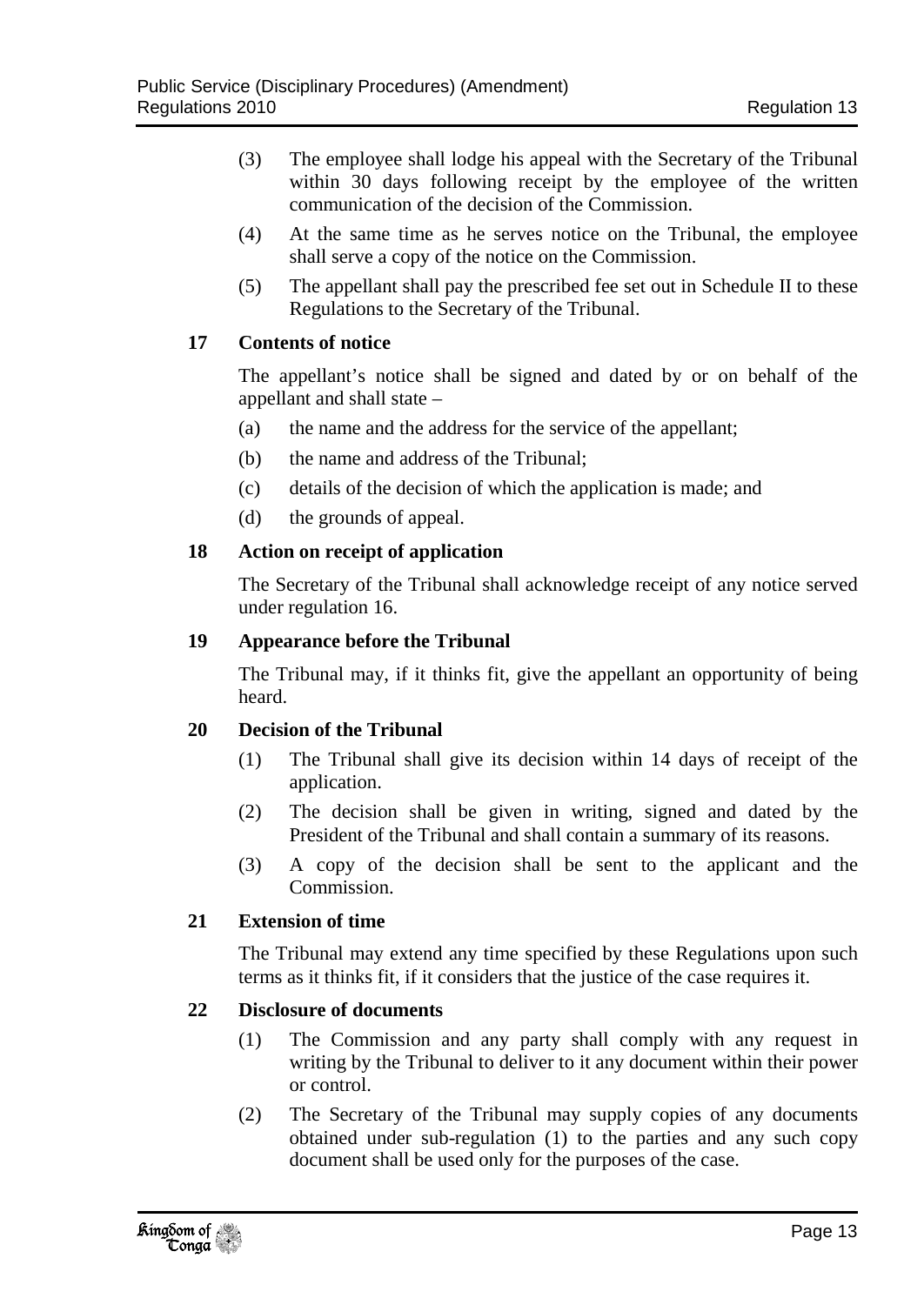#### **23 Withdrawal of proceedings**

- (1) The appellant may withdraw his case by the service on the Tribunal of written notice to that effect.
- (2) The Secretary of the Tribunal shall send a copy of a notice served under sub-regulation (1) to the Commission.

#### **24 Arrangements for hearings**

- (1) The Tribunal may determine a case before it without an oral hearing if all the parties so agree in writing.
- (2) The Tribunal shall set a date, time and place for a hearing.
- (3) The Secretary of the Tribunal shall send to the parties, notice of the date, time and place fixed for the hearing.
- (4) The Tribunal may
	- (a) adjourn a hearing to such date or time as it may determine; or
	- (b) alter the place of any hearing;

and, if any of the above take place, the Secretary shall notify those persons notified under sub-regulation (2), of the revised arrangements.

#### **25 Conduct of proceedings at hearings**

- (1) The Tribunal may issue directions as to the conduct of hearings.
- (2) The Tribunal may adopt any method of proceeding at a hearing that it considers to be fair.
- (3) Hearings will be informal.

#### **26 Representation at hearings**

 At any hearing, a party may conduct his case himself or may be represented by counsel, a solicitor, or, with the permission of the Tribunal, any other person whom he appoints for that purpose.

#### **27 Failure to attend**

If any party fails to appear at a hearing, without reasonable cause, the Tribunal may hear and determine the case in the party's absence and, if the party is the appellant and the hearing is the final hearing of the case, it may dismiss the case.

#### **28 Decision of the Tribunal**

- (1) At the conclusion of any hearing the Tribunal may announce its decision orally.
- (2) A decision of the Tribunal which finally determines an appeal shall be recorded in an order.
- (3) The Tribunal shall send a copy to the appellant and to the Commission,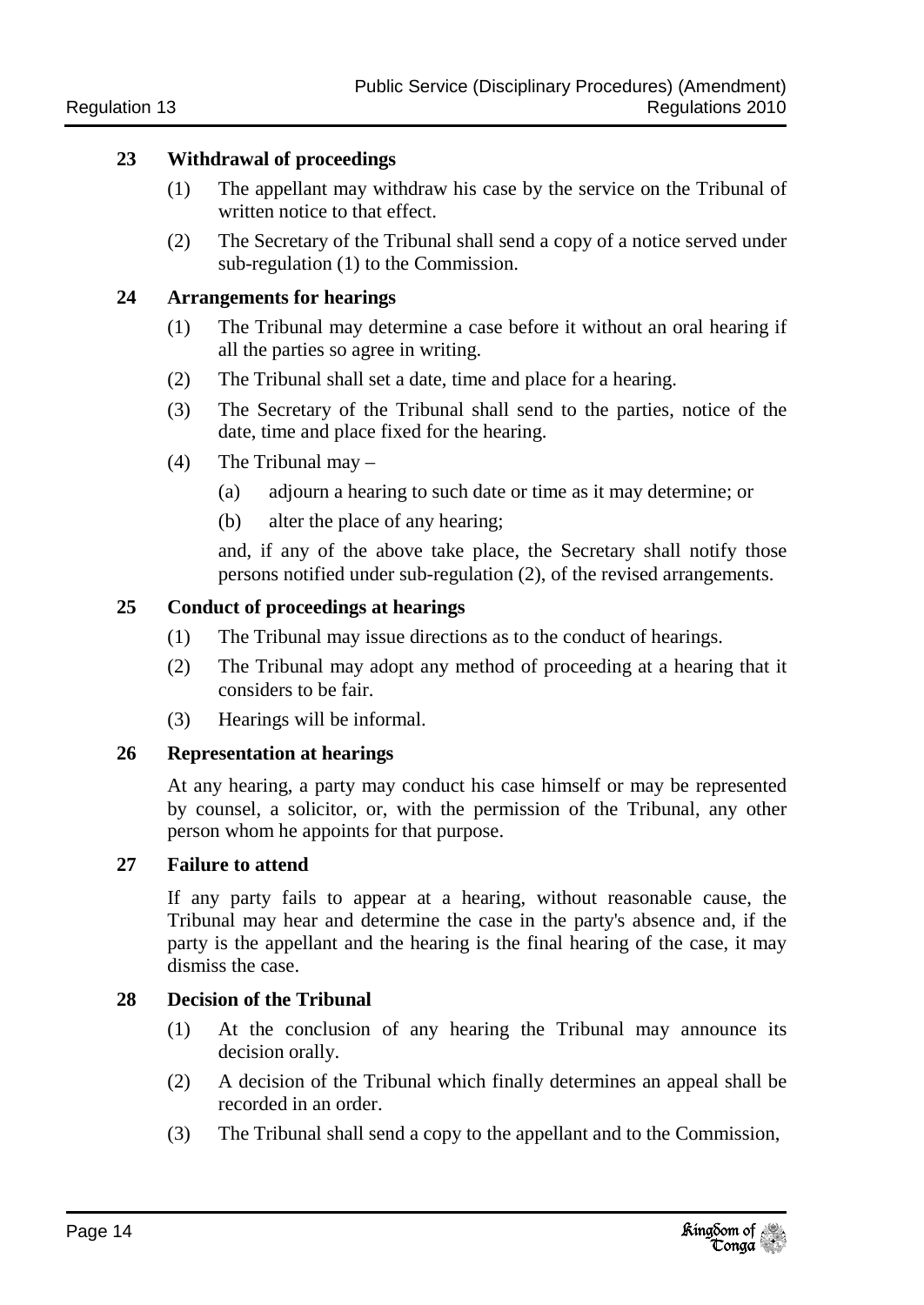of the order referred to in sub-regulation (2), and a summary of the facts and reasons on which the decision is based, signed and dated by the President.

- (4) Except where the Tribunal provides for the decision to have effect on a specified date, the decision shall have effect on the date of the order or, if no order was made, on the date when it was notified to the appellant.
- (5) The Commission shall publish the decision of the Tribunal, after removing the identity of the employee or all material particulars which may lead to the employee being identified.

#### **29 Recovery of loss**

- (1) Where an employee has been disciplined under these Regulations and the Committee, Commission or Tribunal is satisfied that the breach has resulted in an assessable loss to Government, it may direct that any amount up to the full extent of the loss be recovered from the employee by deduction from the employee's salary or entitlements.
- (2) The deduction referred to in sub-regulation (1) shall be no more than 30% of the gross payable salary of the employee, provided that if the employee is dismissed, the total amount of the assessable loss owing shall be deducted."

#### **14 New Schedule I and II**

The Principal Regulations are amended by adding the following new Schedules I and II -

#### **"SCHEDULE I**

#### **NOTICE OF APPEAL**

**1. To** 

**Secretary of the Public Service Tribunal NUKU'ALOFA** 

 $I / We$ 

 $\text{of}$   $\hspace{1.5cm}$   $\hspace{1.5cm}$   $\hspace{1.5cm}$   $\hspace{1.5cm}$   $\hspace{1.5cm}$   $\hspace{1.5cm}$   $\hspace{1.5cm}$   $\hspace{1.5cm}$   $\hspace{1.5cm}$   $\hspace{1.5cm}$   $\hspace{1.5cm}$   $\hspace{1.5cm}$   $\hspace{1.5cm}$   $\hspace{1.5cm}$   $\hspace{1.5cm}$   $\hspace{1.5cm}$   $\hspace{1.5cm}$   $\hspace{1.5cm$ 

hereby give notice that I/we appeal to the Public Service Tribunal under section \_\_\_\_\_ of the Public Service Act, against the decision made by the Public Service Commission on :

Date **Date Decision number Decision 2**